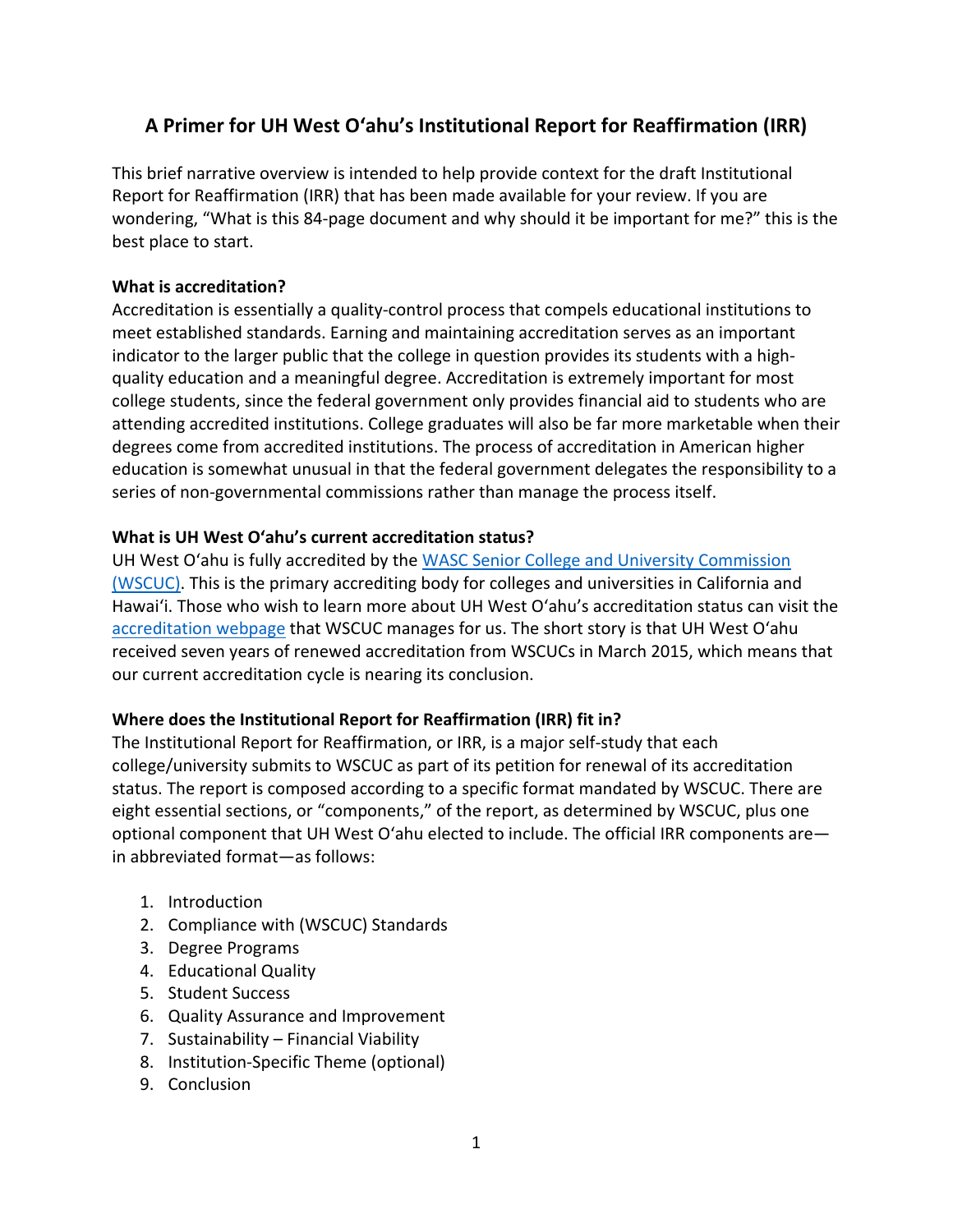Since UH West O'ahu elected to include an optional component examining its impact on the microeconomy of Leeward O'ahu, our IRR has a total of nine components. You can approach the IRR as a collection of essays, and you may elect to focus in on the one or two that interest you the most. It is not even necessary for you to read them in order.

The IRR is being distributed to the entire campus community—faculty, staff, and students—and you are being invited to provide your feedback via an anonymous survey tool[: IRR Feedback](https://hawaiiwestoahu.co1.qualtrics.com/jfe/form/SV_0vm8Vx2IJU2ceMK)  [Survey.](https://hawaiiwestoahu.co1.qualtrics.com/jfe/form/SV_0vm8Vx2IJU2ceMK) Your feedback will help our drafting hui to revise and improve the report before the final submission to WSCUC in June. The survey allows you to review each component separately, so don't worry if you are unable to digest the entire 84-page report. You may simply hone in on the areas that interest you.

#### **What happens next?**

We are now six years into a seven-year cycle, which will culminate in an official WSCUC Accreditation Visit to our campus in March 2022. Shortly after that, the WSCUC Visit Team will issue a report and then the WSCUC commissioners will render an official decision. Here is a depiction of the various stages of the process:



In addition to the six core phases of the cycle illustrated here, UH West O'ahu is required to submit annual reports to WSCUC every year, so there is a constant process of evaluation and improvement.

The best outcome possible next spring would be ten years of renewed accreditation. Last time around, the campus received seven years, which is still a solid result. Possible negative